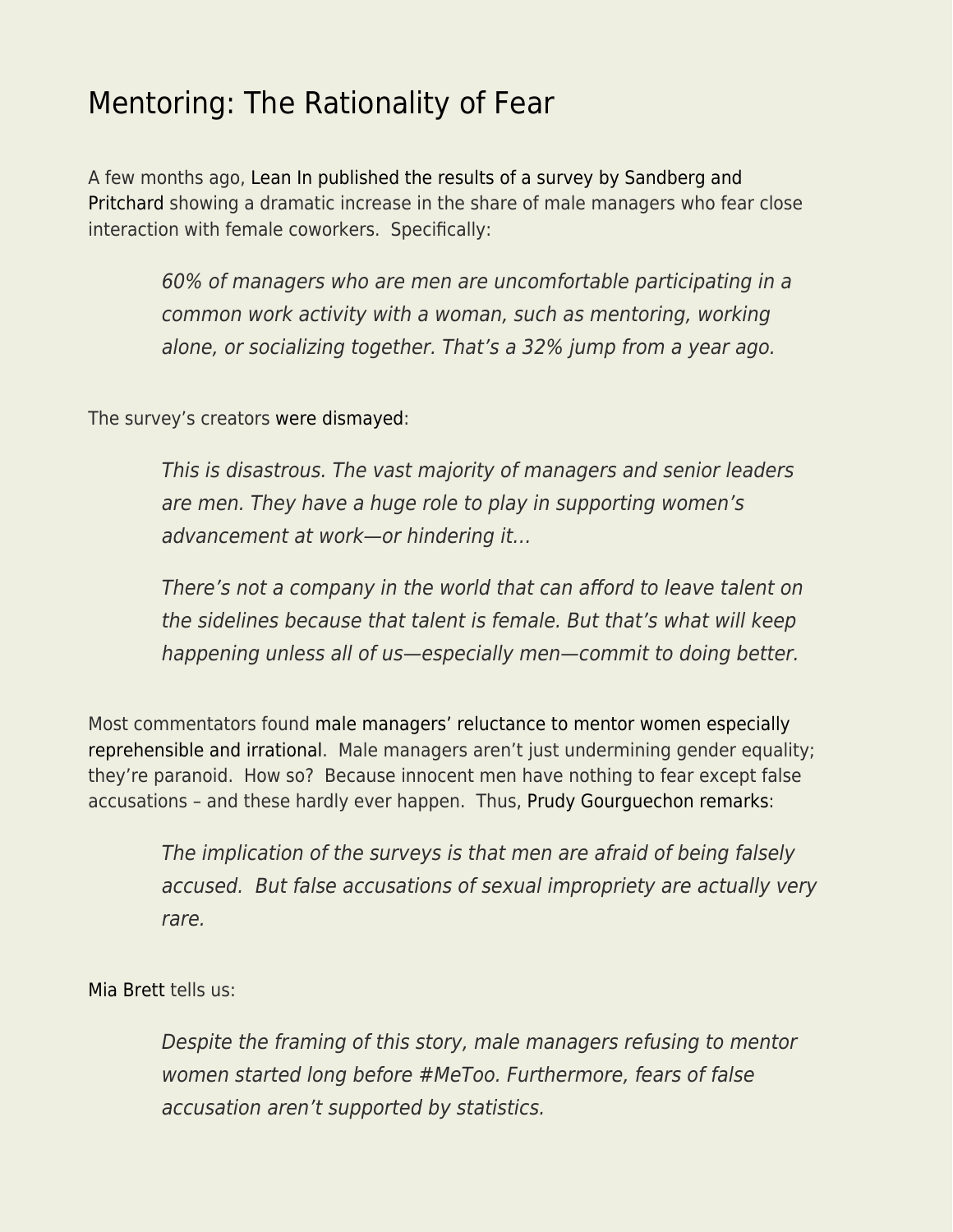## [Andrew Fiouzi](https://melmagazine.com/en-us/story/heres-what-we-can-do-about-men-who-dont-want-to-mentor-women-in-the-era-of-metoo):

[D]ealing with men's unrealistic fears around false accusations will require unfamiliar amounts of self-reflection on the part of the men in question.

## [Emily Peck](https://www.huffpost.com/entry/me-too-backlash-getting-worse_n_5cddd96de4b00e035b8ce786):

Some men also like to claim that women are fabricating claims. Those fears are largely unfounded, Thomas said. She points out that the same myth surrounds sexual assault. False accusations make up a very low percentage of reported rapes, according to [several studies](https://www.nsvrc.org/sites/default/files/Publications_NSVRC_Overview_False-Reporting.pdf) in line with other types of crime.

While it's dauntingly hard to credibly estimate the rate of false accusation, I suspect all the preceding authors are correct. Human beings rarely invent bald harmful lies about others.

On reflection, however, this hardly implies that male managers are paranoid or otherwise "irrational." For three reasons:

1. You have to multiply the probability of a false accusation by the *harm* of a false accusation. Since the harm is high, even a seemingly negligible probability may be worth worrying about. Consider this passage in Fiouzi's analysis:

But according to [Richard J. Reddick](https://education.utexas.edu/faculty/richard_reddick), an associate professor of educational leadership and policy at the University of Texas at Austin, there is, practically speaking, no evidence to justify the Pence Rule [not dining alone with women other than your wife]. "You often hear about men being falsely accused of sexual harassment," he says. "[But] the University of California, San Diego Center on Gender Equity and Health conducted a study recently that revealed that two percent of men and one percent of women had been falsely accused of sexual harassment or assault, so in fact, accusations, and particularly false ones, are exceptionally rare."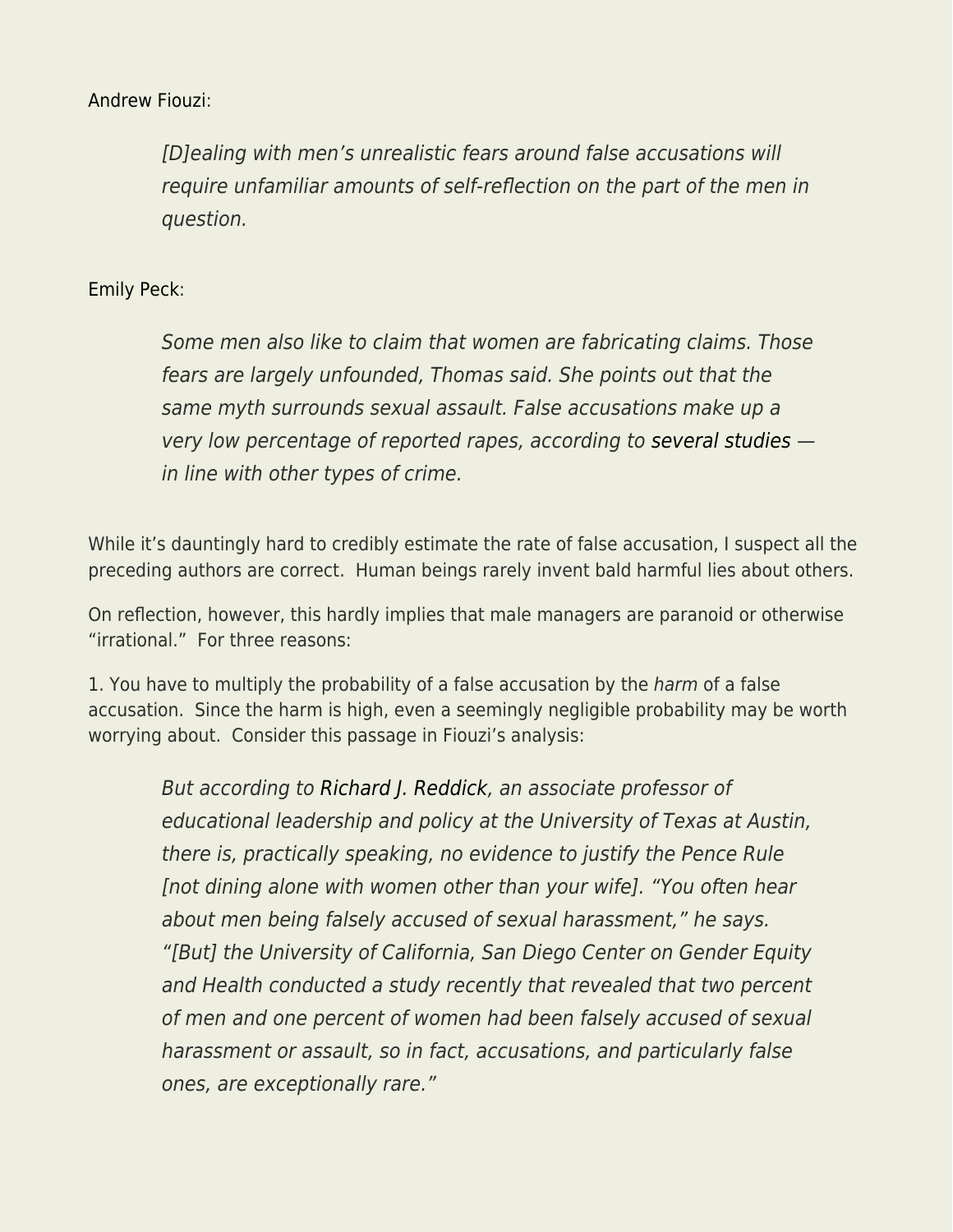Taking these estimates at face value, it's hard to see the paranoia: A 2% chance of severe career damage is a serious risk, especially given the low personal benefits of mentoring. Furthermore, managers are far more tempting targets for false accusation than ordinary co-workers, so their probability of being falsely accused plausibly rises to 4%, 6%, or even 10%.

2. In any case, a low rate of false accusation multiplied by a *long* mentoring career could still readily lead to *multiple* false accusations. So it's hardly imprudent for many male managers to respond with great caution. Remember: The chance you'll die in a car crash today if you don't wear a seat belt is a rounding error. The chance you'll eventually die in a car crash if you habitually don't wear a seat belt, however, is nothing to scoff at.

3. As I've explained before, truly malevolent actions – such as falsely accusing others – are [far less common than](https://www.econlib.org/malevolence-and-misunderstanding/) [misunderstandings](https://www.econlib.org/malevolence-and-misunderstanding/). Misunderstandings are a ubiquitous unpleasant feature of human life. One common way to avoid this unpleasantness is to avoid social situations likely to lead to misunderstandings. This strategy is especially tempting if, in the event of misunderstanding, others will presume you're in the wrong. So again, it's hardly surprising that many male managers would respond to changing norms (#BelieveWomen) by playing defense.

What then should be done? The emotionally appealing response, sadly, is to fight fear with an extra helping of fear: "You're too scared to mentor? Interesting. Now let me show you what we do to those who shirk their mentoring responsibilities." If this seems like a caricature, carefully listen to what the authors of the original survey have to say:

Ugly behavior that once was indulged or ignored is finally being called out and condemned. Now we must go further. Avoiding and isolating women at work—whether out of an overabundance of caution, a misguided sense of decorum, irritation at having to check your words or actions, or any other reason—must be unacceptable too.

The problem, of course, is that mentoring is too informal to easily monitor. Unless someone loudly announces, "I refuse to mentor women," there's not much you can do to him. Mentoring quotas are likely to flop for the same reason.

The alternative is obvious, but unpalatable for activists: Put the frightened people whose assistance you need at ease. Be friendly and calm, gracious and grateful. Take the ubiquity of misunderstandings seriously. Don't zealously advocate for yourself, and don't rush to take sides. Instead, strive to de-escalate conflict whenever a misunderstanding arises. This would obviously work best as a coordinated cultural shift toward [good](https://www.econlib.org/archives/2017/03/good_manners_vs.html)